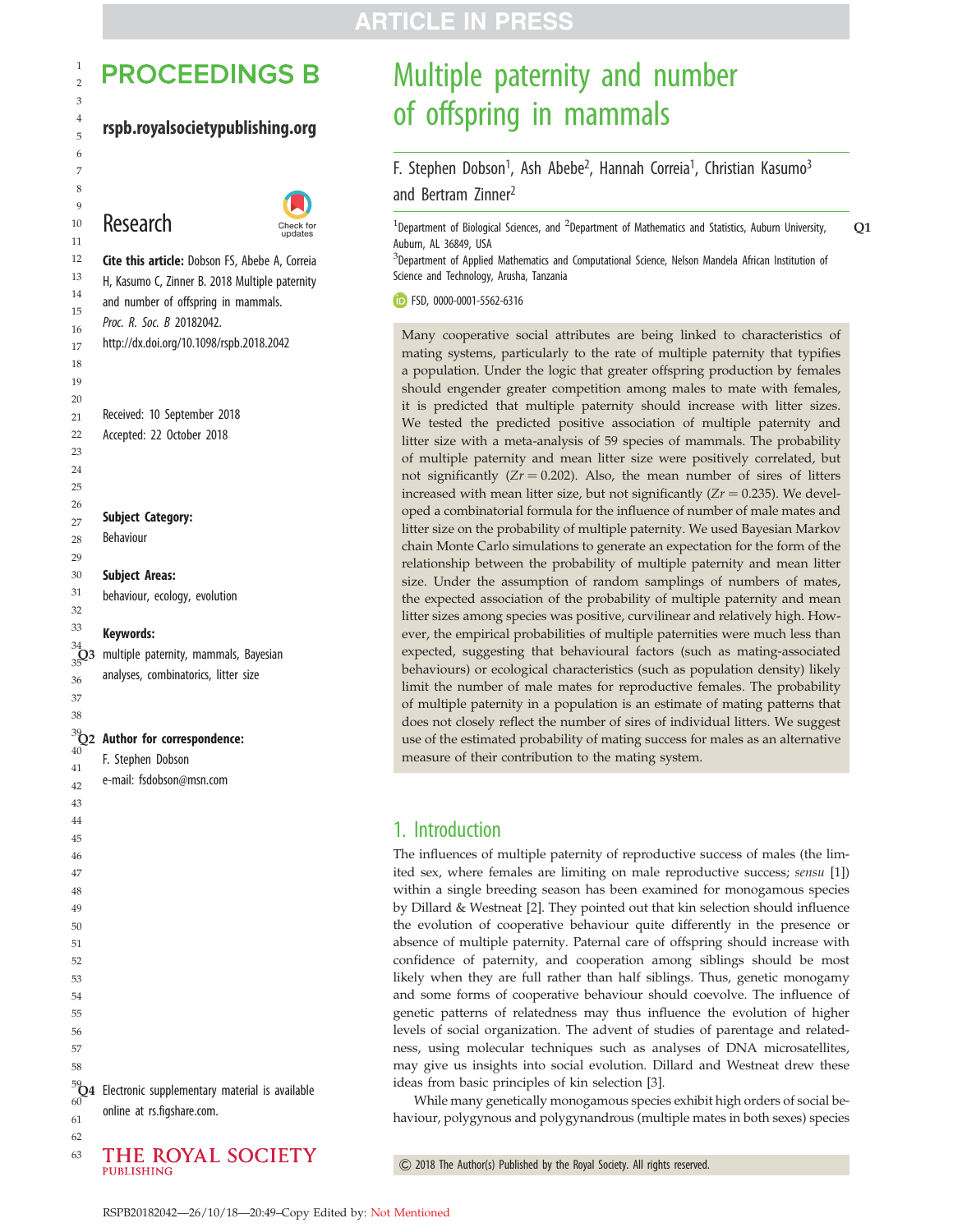$^{64}$  also exhibit cooperative behaviour patterns (reviewed in [4]). Sexual selection occurs within populations, there is not a clear  $\overline{\phantom{a}}$ As well, cooperative behaviours and social monogamy have not always been found associated, and solitary asocial living may be the ancestral state for socially monogamous species [5]. So, in addition to possible evolutionary influences on both genetic monogamy and cooperative social behaviour, examinations of multiple paternity and associated traits in polygynous and polygynandrous species may prove illuminating to the study of social behaviour. The basic principle that single paternity should favour more genetic polygyny and associated paternal care and cooperative behaviour among full siblings is equally compelling in polygynous as in monogamous species, since single paternity among littermates raises the mean coefficient of kinship within litters. Further, the opportunity for full and half siblings (via a common father for different litters) in polygynous social species can be used to test the limits of cooperative nepotism. The same might be true of full and half siblings in polygynandrous species. 65 66 67 68 69 70 71 72 73 74 75 76 77 78 79 80 81

Mammals provide an excellent group of species for an examination of multiple paternity, and both life-history and social characteristics. The typical mammalian pattern is for socially polygynous family groups to form around matrilocal females, with highly philopatric females and males that more often disperse away from their natal homes [6,7]. In such societies, strong kinship among philopatric females commonly develops, often with a variety of forms of cooperative behaviour. For example, alarm calling to warn close kin of approaching predators is widespread in small and medium sized mammals (reviewed in [8]). Some mammalian species show highly developed care for offspring by sires [9]. In addition, cooperation among closely related breeding females forms the basis for several mammalian societies [10]. 82 83 84 85 86 87 88 89 90 91 92 93 94 95

The purpose of our study was to begin an exploration of lifehistory traits associated with multiple paternity of mammalian litters. Avise & Liu [11,12] suggested that increased degrees of multiple paternity should be associated with increased numbers of offspring and termed this the fecundity limitation hypothesis. They reasoned that opportunities for multiple insemination should be more apparent when more offspring are available for fathers in the litters of individual females, and that several benefits should accrue to both sexes under multiple mating. Other things being equal, when females have greater numbers of offspring, then the potential gain in fitness for each mating male increases. Thus, the intensity of competition for mates (via sexual selection) increases. This should encourage more males to vie for mating with each female; and thus, favour multiple paternity. Other benefits included enhanced reproductive success with increased partners, increased genetic diversity of offspring, and direct benefits such as nuptial gifts. Avise and Liu [11–13] did not find significant support for their hypothesis within major taxonomic groups of viviparous species and offered the following post hoc explanation. The degree of multiple paternity is a balance between two factors: the universal advantages of mating multiply and logistic constraints on mate acquisition. 96 97 98 99 100 101 102 103 104 105 106 107 108 109 110 111 112 113 114 115 116 117 118

In a population that is not rapidly increasing or decreasing, the survival of young and adults will be close to demographically balanced, to produce an equilibrium number of individuals in each age class. Males may gain a reproductive advantage by mating with females that are in better condition because they produce larger numbers or higher quality of offspring. This reasoning, however, does not correspond to a clear expectation for an among-species comparison. Because 119 120 121 122 123 124 125 126

sexual selection occurs within populations, there is not a clear relative fitness advantage with respect to average number of offspring among species, since males of different species do not compete with respect to mating opportunities. Thus, there may not be a universal advantage in terms of sexual selection to mating multiply, when comparing different species. If so, sexual selection is not expected to produce an association of mean litter sizes and mean rates of multiple paternity, even if such an advantage occurred within the individual species. Within species, however, extreme competition among males for female mates and strong female choice for particular male traits might well produce low rates of multiple paternity.

Any test of a relationship between multiple paternity and numbers of offspring needs to be compared to an appropriate null hypothesis. Avise & Liu [12] used linear regression and a null hypothesis of zero association to test the significance of association of these two variables. Specifically, they predicted a significant positive correlation of the degree of multiple paternity and mammalian litter size. Using the literature on mammalian species, we re-examined the relationship between the average degree of multiple paternity and the mean number of offspring for females. The opportunity for multiple paternity should increase with number of offspring, but the number of sires in a litter also depends on the number of males mating with females. For example, with two males mating and random fertilization, litters of two might be expected to have 50% multiply sired litters. If sperm from four potential sires were available to mating females with two offspring, however, the likelihood of multiply inseminated litters would be expected to increase to 75%. In general, under the assumption that each mating male has an equal probability of siring each offspring of a mated female, the probability of multiple paternity, denoted by p, depends on the number of offspring and number of mating males, given by the combinatorial formula:

$$
p = \frac{m^k - m}{m^k} = 1 - \frac{m}{m^k},
$$
\n(1.1)

where  $m$  is the number of males that contribute sperm (viz., mating males) and k is litter size. Here  $m<sup>k</sup>$  is the number of ways (combinations) that  $m$  mates can be assigned to  $k$ offspring in a litter, and  $m/m<sup>k</sup>$  is the probability of singly inseminated litters. Since only one value of  $p$  was available from the data, using equation (1.1) to specify the null hypothesis with a fixed  $p$  constraint would mean that increasing litter size  $k$  is associated with decreasing mating males m, which is counterintuitive. For this reason, data from the theoretical statistical distributions of the relevant quantities were generated using a Bayesian MCMC simulation, which were then used to specify the null hypothesis.

We conducted a meta-analysis of studies that reported mean values of multiple paternity, litter size, and number of sires, to evaluate the influences of number of offspring and number of male mates for females on the likelihood of multiply inseminated litters among species of mammals. Probabilities of multiple inseminations were estimated, under the simplifying assumption of an equal chance of paternity of individual offspring for each mating male. A relationship was derived for the expected number of male mates given the observed probabilities of multiply inseminated litters. Markov chain Monte Carlo (MCMC) sampling methods for a Bayesian analysis were used to obtain the estimated number of mates for various litter sizes, which were compared to field-estimated means for the number of sires and litter size for each species. From these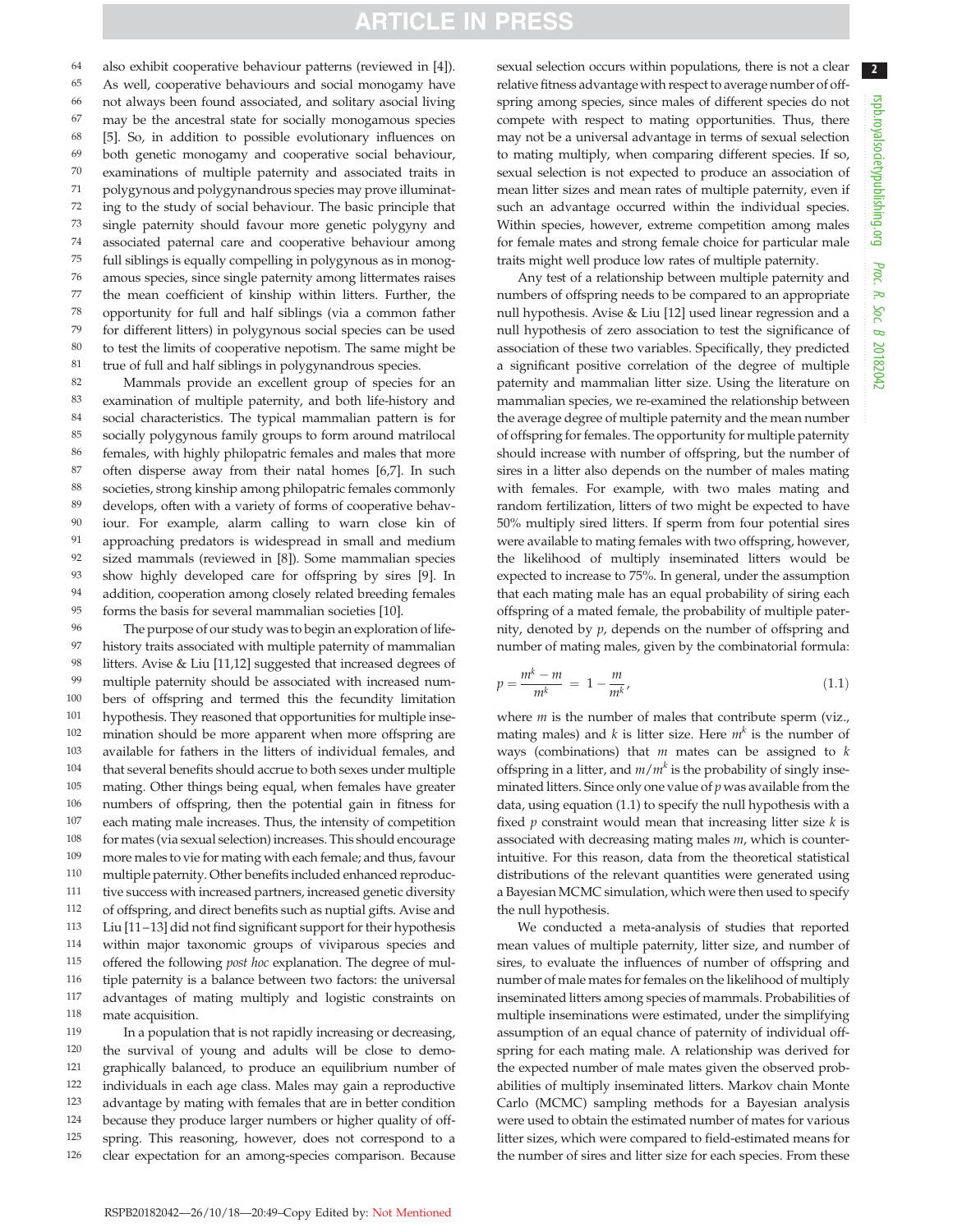analyses, we re-examined the expected and actual associations of probability of multiple inseminations and litter sizes among mammalian species. We used this comparison to indirectly tested the hypothesis that there are logistical limits on the number of male mates for females among mammalian species. Further, we quantified the difference between the actual and expected probabilities of multiple paternity for the populations of various mammalian species, revealing those species that should strongly reflect social or ecological constraints.  $127$  analyses, we re-examined the expected and actual associations Unlike the number of sires, we assumed no upper bound on 128 129 130 131 132 133 134 135

136 137

#### 2. Methods 138 139

On 10 January 2018, a search of 'Web of Science' with the option 'All Databases' found 327 publications under the keywords 'multiple paternit\*' and 'mammal\*'. Of these, 60 studies contained data on both multiple paternity and litter size for populations of mammalian species. From literature cited in these 60 articles, we extracted an additional six studies not listed in the web search. Our final sample total was 66 studies with 62 population samples, and 59 species (three species were studied twice). For each population sample, one or two studies provided the following information: number of litters examined  $(n)$ , mean litter size  $(\lambda_k)$ ; and from analyses of microsatellite DNA, proportion of multiple paternity  $(p)$  within the sample of litters and mean number of sires per litter  $(\lambda_s)$ . Two of the sampled populations did not have the mean number of sires per litter and were thus not used in some analyses. All data, original references and code are available on Dryad. 140 141 142 143 144 145 146 147 148 149 150 151 152 153 154

Associations of variables were assessed with correlational analyses, the correlation coefficient serving as an indicator of effect size [14]. The  $Zr$  statistic was used, rather than unadjusted correlation values. Because the analysis revealed likely autocorrelation between the effects of mating males and litter sizes, the expected association of these variables and the rate of multiple paternity was positive. Nonetheless, the number of mates for mating females was unknown, making it difficult to specify the null hypothesis for the influence of litter size on the rate of multiple paternity. The Bayesian analysis was employed to estimate the number of mates for mating females and specify this null hypothesis. 155 156 157 158 159 160 161 162 163 164

The empirical variables included the mean number of sires per litter for 60 samples and 57 species. The number of sires cannot be less than one or more than the litter size. Given a litter size of  $K = k$ , the number of sires S can thus be anywhere between 1 and  $k$ , and follows a zero-truncated binomial distribution [14] with probability mass function: 165 166 167 168 169 170

$$
P(S = s|k, q) = \frac{{\binom{k}{s}}}{1 - (1 - q)^k}, \quad s = 1, 2, ..., k,
$$
 (2.1)

where  $q$  is the probability of success at paternity for each possible sire. The probability of multiple paternity  $p$  is

$$
p = P(S > 1|k,q) = 1 - P(S = 1|k,q)
$$
  
= 
$$
\frac{1 - kq(1 - q)^{k-1}}{1 - (1 - q)^{k}}.
$$
 (2.2)

For given values of  $p$  and  $k$ , equation (2.2) can be solved for  $q$ numerically, as there is no closed form solution for q. Increasing litter size  $(k)$  for fixed probability of multiple paternity  $(p)$  lowers the probability of success at paternity for each possible sire  $(q)$ . On the other hand, increasing  $p$  for fixed  $k$  increases  $q$ . Given  $q$ , the probability of success, and  $S = s$  the number of sires, the distribution of the number of mates, M, is a negative binomial with parameters s and q. Theoretically, the negative binomial distribution for M describes the required number of independent trials each having a probability of success  $q$  to succeed  $s$  times. 181 182 183 184 185 186 187 188 189

the number of mates. Thus, the probability of  $m$  mates is

$$
P(M = m|s, q) = {m-1 \choose s-1} q^{s} (1-q)^{m-s}, \quad m = s, s+1, ... \quad (2.3)
$$

and the expected number of mates is

$$
E(M|s,q) = \frac{s}{q} \tag{2.4}
$$

We examined the fit of the data from the literature to our proposed expectation under random mating using a Bayesian analysis with MCMC sampling for the 60 samples (57 species) that included mean number of sires per litter. Our purpose was to test the accuracy of the random models for describing the datasets. This was accomplished by visual inspection of the real data for the probability of multiple paternity and the mean number of sires, and the expected values at different litter sizes. Litters were randomly generated for each sample population with proportion matching each sample's proportion of examined litters  $n$ , where the litter size  $K \in \{1, 2, ..., \infty\}$  followed a truncated Poisson distribution with parameter  $\lambda_k$  = average litter size from the data. The number of sires for each litter,  $S \in \{1, 2, ..., K\}$ , were similarly generated from a truncated Poisson distribution with  $\lambda_s$  = average number of sires, given in the data. We used the beta distribution with parameters  $\alpha = 1$  and  $\beta = 1$  as an uninformative prior distribution of the probability of success for each sire, q. The generated litter size K and number of sires S were used to obtain a posterior estimate of  $q$  for each species by maximizing the likelihood given in equation (2.1) that describes the relationship between  $q$ , S and K. For species with more than one sample population in the original data, all randomly generated litters of the same species were combined to obtain the species' posterior estimate of q. This posterior estimate of q was used to calculate the estimated probability of multiple paternity  $p_B$  for each sample population using  $k = \lambda_k$  in equation (2.2). The Bayesian analysis used two chains and 1000 burn-ins monitored for 10 000 simulations. Sensitivity of the Bayesian modelling was evaluated by repeating the process a total of 50 times.

The observed proportion of multiple paternity  $p$  and the total number of litters  $n$  given in the literature were used to calculate approximate 95% confidence intervals for probability of multiple paternity as  $p \pm 1.96p(1 - p)/n$ . These intervals were subtracted from  $p_B$  as  $(p_B - p) \pm 1.96p(1 - p)/n$  to provide an approximate 95% confidence interval for the deviations from the expected null model. The mid-points of these intervals  $p_B - p$  were differences of the true values of multiple paternity from the expected values derived from the null model for each species. These deviations potentially reflect logistical constraints on multiple paternity (after [12]). The deviations were used to fit a meta-analytic random-effects model with restricted maximum likelihood (REML) estimation. All analyses were conducted in R using packages rjags, R2OpenBUGS, and coda [15–18]. The meta-analysis was performed using the metafor package [19] of R.

### 3. Results

The association of the proportion of multiple paternity among litters with the mean number of offspring per successful breeding (viz., litter size) for females was positive, weak, and not significant (figure 1*a,* one-tailed test, Z*r* = 0.202,  $\pm$ 0.130 s.e.,  $N = 62$ ). Also, association of the mean number of sires per litter and litter size was not significant (figure  $1b$ , one-tailed tests,  $Zr = 0.235$ ,  $\pm 0.132$  s.e.,  $N = 60$ ). The effect sizes of these associations were small (i.e.  $r < 0.3$ ; [14]). The scatters for these associations were broad and exhibited no obvious outliers, though observations appear clumped at lower litter sizes and at low mean numbers of sires.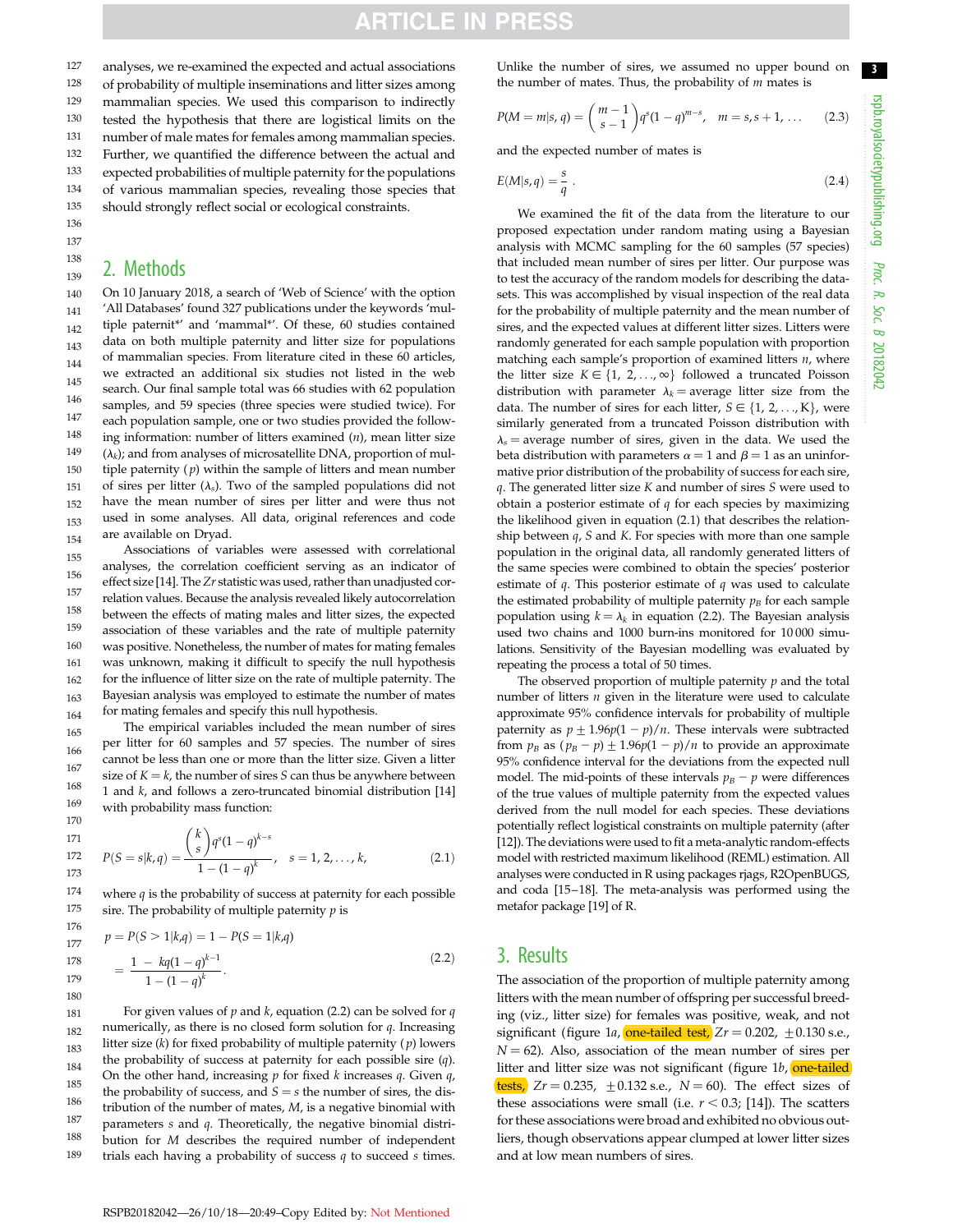

Figure 1. (a) Bayesian MCMC estimated probability of multiple paternity ( $p_B$ ) across litter sizes for mammalian species (red points). The solid red line is the predicted probability of multiple paternity using equation (2.2). (b) Estimated number of sires as calculated by the mean of the zero-truncated binomial distribution in equation (2.1). Blue solid lines represent the upper and lower limits of the 95% credible intervals. Black points are the original data values, and the black line is a linear regression through those data. 203 204 205 206



197

201

207

211

217

221

237

Figure 2. Bayesian MCMC estimated number of mates from the mean of the negative binomial distribution in equation (2.4) (in blue). A blue linear regression line is plotted through these points. The expected number of mates under different values of  $q$  (magenta line, from lowest line up,  $q = \{0.8, 0.7, 0.6, 0.5\}$  from the negative binomial distribution in equation (2.3). Observed number of sires from the literature is shown as black points with a black linear regression line drawn through those points. The number of sires estimated using the combinatorial formula in equation (1.1) are shown as green points with a green linear regression line drawn through those points. 227 228 229 230 231 232 233 234 235 236

The expected number of sires calculated using the mean of the zero-truncated binomial distribution for different litter sizes given in the data increased with litter size, but very slowly (figure 1b). Additionally, the expected number of sires was typically higher than the true number of sires. The Bayesian MCMC simulation of the negative binomial distribution produced an expectation for the number of mates that increased with litter size and closely matched the theoretical expectations (figure 2). Predicted values for  $p_B$  at each litter size along with 95% credible limits were calculated using Bayesian MCMC, and the curve was overlaid on the observed data (figure 1a). The estimated probability of multiple paternity rose slowly with litter size and tapered off for large litter sizes. Only a few of the observed proportions of multiple paternity were larger than the Bayesian-estimated  $p_B$  (8 of 60, i.e. 13% of the 238 239 240 241 242 243 244 245 246 247 248 249 250 251 252

data points), and of those five of the Bayesian-estimated  $p_B$ values were significantly smaller than the observed proportion of multiple paternity (figure 3). The estimated number of mates derived from equation (2.4) increased linearly and matched theoretical expectations (figure 2). Additionally, the combinatorial average number of mates calculated from equation (1.1) gave a decreasing relationship with litter size (figure 2), which did not match theoretical expectations from the negative binomial distribution of equation (2.3), but rather matched the expected counterintuitive association with litter size. Comparison of the estimates for  $p_B$  with the 50-run estimates for  $p_B$  using Spearman's rank correlation statistic showed high correlation  $(\rho_{\min} = 0.996, \rho_{\max} = 1.000)$ , indicating that the Bayesian analysis was not sensitive to minor fluctuations in K and S in the random data generation. Within-species variability accounted for only 0.4% of the total variability in the 50 replications.

Differences between the Bayesian estimates and actual values of the proportion ofmultiple paternity were significantly positive for 62% of the observed populations (figure 3), and the mean difference was also significantly positive  $(0.293 \pm 0.034 \text{ s.e.,})$  $p < 0.001$ ,  $N = 60$ ). Litter size had a nonsignificant impact on the mean difference (0.003  $\pm$  0.019,  $p = 0.861$ ,  $N = 60$ ).

### 4. Discussion

Avise & Liu [11] suggested that there are universal benefits to multiple mating, including increased fecundity for some males at higher litter or clutch sizes. This idea suggests that the intensity of sexual selection is stronger at larger litter sizes. From the idea of universal benefits to both males and females of mating with multiple partners, especially the benefit to males of mating with females that produce larger litters, they predicted a positive association of probability of multiple paternity and mean litter size among species. As a post hoc hypothesis, they also suggested that there are logistic constraints on the number of mates that females could acquire, and these constraints might be different in different species [12,13]. This, they explained, may have caused the probability of multiple paternity in mammal species that exhibit mean litter sizes above one to increase, but not significantly. Such constraints would cause greater variation among the species with respect to multiple paternity, because females of some species would have greater access to multiple male mates than in other species, due to social or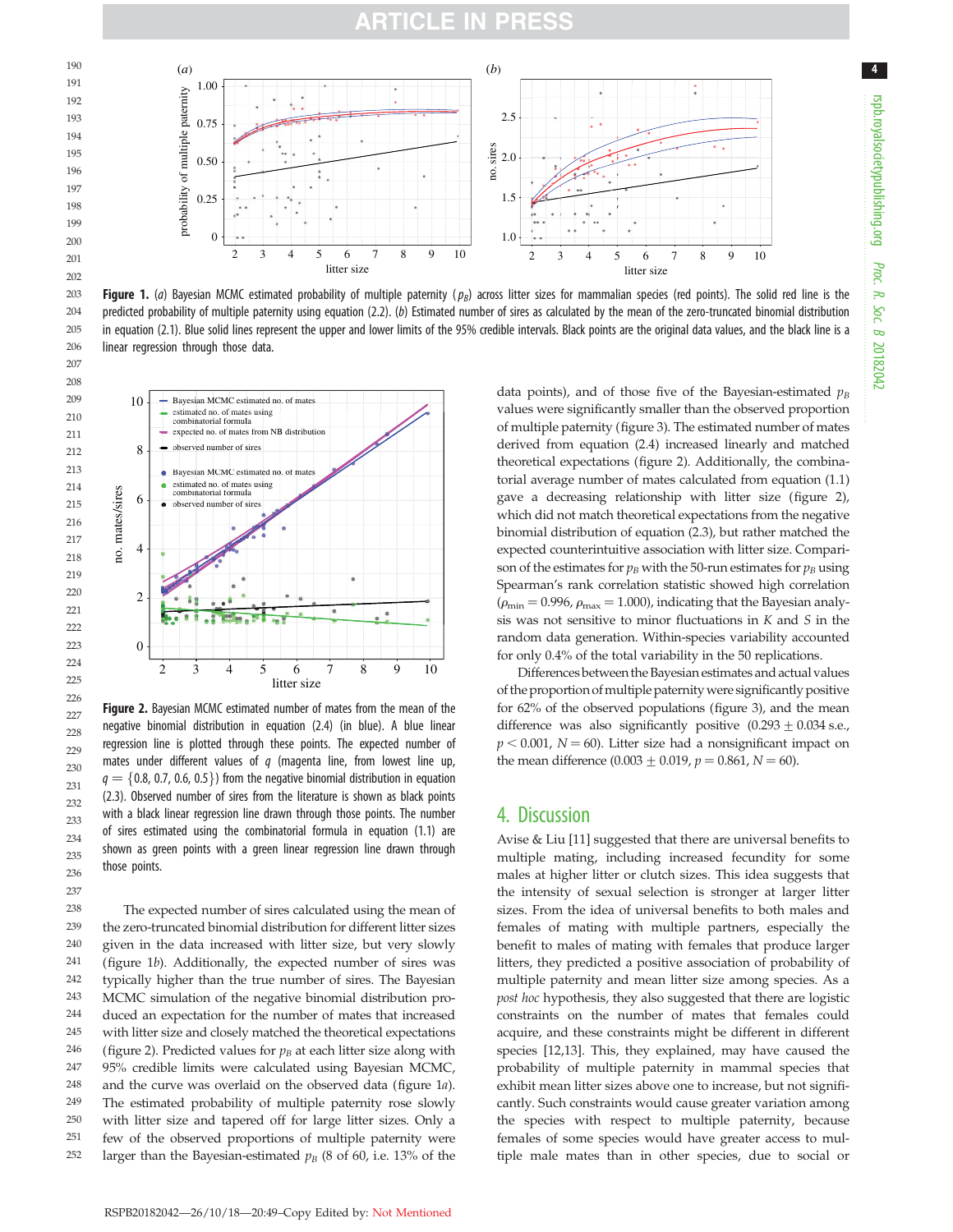| brown bear, Ursus arctos<br>$0.48$ [0.39, 0.56]<br>$0.29$ [ $-0.02$ , $0.60$ ]<br>large treeshrew, Tupaia tana<br>spotted hyena, Crocuta crocuta<br>$0.29$ [0.20, 0.38]<br>white-tailed deer, Odocoileus virginianus<br>$0.25$ [0.07, 0.44]<br>Eurasian badger, Meles meles<br>$0.23$ [0.15, 0.30]<br>pronghorn, Antilocapra americana<br>$0.18$ [ $-0.01$ , $0.38$ ]<br>big brown bat, Eptesicus fuscus<br>$0.16$ [ $-0.03$ , $0.35$ ]<br>$-0.03$ $[-0.21, 0.15]$<br>gray mouse lemur, Microcebus murinus<br>$-0.12$ [ $-0.21$ , $-0.02$ ]<br>mouflon, Ovis aries<br>wolverine, Gulo gulo<br>$0.64$ [0.64, 0.64]<br>roe deer, Capreolus capreolus<br>$0.48$ [0.36, 0.60]<br>white-tailed deer, Odocoileus virginianus<br>$0.38$ [0.21, 0.54]<br>big-eared woodrat, Neotoma macrotis<br>$0.45$ [0.29, 0.61]<br>white-toothed shrew, Crocidura russula<br>$0.66$ [0.66, 0.66]<br>American black bear, Ursus americanus<br>$0.47$ [0.12, 0.82]<br>honey possum, Tarsipes rostratus<br>$-0.33$ [ $-0.33$ , $-0.33$ ]<br>striped hyena, Hyaena hyaena<br>$0.18$ [-0.31, 0.67]<br>cape dune mole rat, Bathyergus suillus<br>$0.44$ [0.24, 0.64]<br>Columbian ground squirrel, Urocitellus columbianus<br>$-0.01$ [ $-0.18$ , 0.15]<br>$-0.15$ [ $-0.25$ , $-0.05$ ]<br>eastern chipmunk, Tamias straitus<br>Asian lesser white-toothed shrew, Crocidura shantungensis<br>$0.45$ [0.24, 0.66]<br>$0.29$ [0.09, 0.49]<br>cheetah, Acinonyx jubatus<br>Columbian ground squirrel, Urocitellus columbianus<br>$0.15$ [0.07, 0.23]<br>red squirrel, Tamiasciurus hudsonicus<br>$-0.00$ [ $-0.13$ , 0.13]<br>0.60 [0.34, 0.86]<br>gray fox, Urocyon cinereoargenteus<br>silvery mole rat, Heliophobius argenteocinereus<br>$0.66$ [0.49, 0.83]<br>alpine marmot, Marmota marmota<br>$0.49$ [0.38, 0.59]<br>woodchuck, Marmota monax<br>$0.12$ [-0.06, 0.31]<br>American mink, Neovison vison<br>$0.16$ [ $-0.27, 0.59$ ]<br>North American Beaver, Castor canadensis<br>$0.21$ [-0.12, 0.53]<br>canyon mouse, Peromyscus crinitus<br>$0.57$ [0.32, 0.81]<br>red fox, Vulpes vulpes<br>$0.27$ [-0.02, 0.55]<br>$0.21$ [0.11, 0.31]<br>domestic cat, Felis catus<br>$0.50$ [0.28, 0.73]<br>Brazilian guinea pig, Cavia aperea<br>$0.52$ [0.31, 0.73]<br>snowshoe hare, Lepus americanus<br>Guadeloupe racoon, Procyon lotor<br>–0.10 [–0.33, 0.13]<br>$0.44$ [0.36, 0.52]<br>house mouse, Mus musculus<br>round-tailed ground squirrel, Xerospermophilus tereticaudus<br>$0.23$ [0.05, 0.40]<br>African wild dog, Lycaon pictus<br>$0.61$ [0.31, 0.91]<br>red-backed vole, Myodes rutilus<br>$0.55$ [0.49, 0.61]<br>Stuart's antechinus, Antechinus stuartii<br>$-0.14$ [ $-0.22, -0.06$ ]<br>wild boar, Sus scrofa<br>$0.68$ [0.58, 0.79]<br>Ethiopian wolf, Canis simensis<br>$0.46$ [0.19, 0.72]<br>wood mouse, Apodemus sylvaticus<br>$0.15$ [ $-0.03$ , $0.32$ ]<br>prairie vole, Microtus ochrogaster<br>$0.23$ [ $-0.09, 0.56$ ]<br>$0.39$ [-0.04, 0.82]<br>Western European hedgehog, Erinaceus europaeus<br>Ural field mouse, Apodemus uralensis<br>$0.36$ [0.22, 0.50]<br>$0.28$ [0.11, 0.45]<br>vellow-necked field mouse, Apodemus flavicollis<br>$0.13$ [-0.25, 0.50]<br>spotted-tailed quoll, Dasyurus maculatus<br>tundra vole, Microtus oeconomus<br>$0.42$ [0.21, 0.63]<br>Arctic fox, Vulpes lagopus<br>$0.67$ [0.45, 0.90]<br>house mouse, Mus musculus<br>$0.60$ [0.53, 0.67]<br>Richardson's ground squirrel, Urocitellus richardsonii<br>$0.00$ [ $-0.20$ , $0.21$ ]<br>swamp antechinus, Antechinus minimus<br>$0.01$ [-0.24, 0.26]<br>striped field mouse, Apodemus agrarius<br>$0.18$ [0.04, 0.32]<br>Brandt's vole, <i>Lasiopodomys brandtii</i><br>$0.37$ [0.18, 0.55]<br>agile antechinus, Antechinus agilis<br>$-0.15$ [ $-0.19$ , $-0.11$ ]<br>$0.63$ [0.28, 0.98]<br>ermine, Mustela erminea<br>Virginia opossum, Didelphis virginiana<br>$0.43$ [0.31, 0.55]<br>Natal multimammate mouse, Mastomys natalensis<br>$0.16$ [0.01, 0.31]<br>RE Model<br>$0.29$ [0.23, 0.36]<br>$-0.5$<br>$\mathbf{0}$<br>0.5<br>1.0<br>$p_B - p$ |            | species | $p_{\scriptscriptstyle B}$ – $p$ [95% CI] |
|-------------------------------------------------------------------------------------------------------------------------------------------------------------------------------------------------------------------------------------------------------------------------------------------------------------------------------------------------------------------------------------------------------------------------------------------------------------------------------------------------------------------------------------------------------------------------------------------------------------------------------------------------------------------------------------------------------------------------------------------------------------------------------------------------------------------------------------------------------------------------------------------------------------------------------------------------------------------------------------------------------------------------------------------------------------------------------------------------------------------------------------------------------------------------------------------------------------------------------------------------------------------------------------------------------------------------------------------------------------------------------------------------------------------------------------------------------------------------------------------------------------------------------------------------------------------------------------------------------------------------------------------------------------------------------------------------------------------------------------------------------------------------------------------------------------------------------------------------------------------------------------------------------------------------------------------------------------------------------------------------------------------------------------------------------------------------------------------------------------------------------------------------------------------------------------------------------------------------------------------------------------------------------------------------------------------------------------------------------------------------------------------------------------------------------------------------------------------------------------------------------------------------------------------------------------------------------------------------------------------------------------------------------------------------------------------------------------------------------------------------------------------------------------------------------------------------------------------------------------------------------------------------------------------------------------------------------------------------------------------------------------------------------------------------------------------------------------------------------------------------------------------------------------------------------------------------------------------------------------------------------------------------------------------------------------------------------------------------------------------------------------------------------------------------------------------------------------------------------------------------------------------------------------------------------------------------------------------------------------------------------------------------------------------------------------------------------------------------------------------------------------------------------------------------------------------------------------------------------------------------------------------------------------------------------------------------------------------------------------------------------------------------------------------------|------------|---------|-------------------------------------------|
|                                                                                                                                                                                                                                                                                                                                                                                                                                                                                                                                                                                                                                                                                                                                                                                                                                                                                                                                                                                                                                                                                                                                                                                                                                                                                                                                                                                                                                                                                                                                                                                                                                                                                                                                                                                                                                                                                                                                                                                                                                                                                                                                                                                                                                                                                                                                                                                                                                                                                                                                                                                                                                                                                                                                                                                                                                                                                                                                                                                                                                                                                                                                                                                                                                                                                                                                                                                                                                                                                                                                                                                                                                                                                                                                                                                                                                                                                                                                                                                                                                                 |            |         |                                           |
|                                                                                                                                                                                                                                                                                                                                                                                                                                                                                                                                                                                                                                                                                                                                                                                                                                                                                                                                                                                                                                                                                                                                                                                                                                                                                                                                                                                                                                                                                                                                                                                                                                                                                                                                                                                                                                                                                                                                                                                                                                                                                                                                                                                                                                                                                                                                                                                                                                                                                                                                                                                                                                                                                                                                                                                                                                                                                                                                                                                                                                                                                                                                                                                                                                                                                                                                                                                                                                                                                                                                                                                                                                                                                                                                                                                                                                                                                                                                                                                                                                                 |            |         |                                           |
|                                                                                                                                                                                                                                                                                                                                                                                                                                                                                                                                                                                                                                                                                                                                                                                                                                                                                                                                                                                                                                                                                                                                                                                                                                                                                                                                                                                                                                                                                                                                                                                                                                                                                                                                                                                                                                                                                                                                                                                                                                                                                                                                                                                                                                                                                                                                                                                                                                                                                                                                                                                                                                                                                                                                                                                                                                                                                                                                                                                                                                                                                                                                                                                                                                                                                                                                                                                                                                                                                                                                                                                                                                                                                                                                                                                                                                                                                                                                                                                                                                                 |            |         |                                           |
|                                                                                                                                                                                                                                                                                                                                                                                                                                                                                                                                                                                                                                                                                                                                                                                                                                                                                                                                                                                                                                                                                                                                                                                                                                                                                                                                                                                                                                                                                                                                                                                                                                                                                                                                                                                                                                                                                                                                                                                                                                                                                                                                                                                                                                                                                                                                                                                                                                                                                                                                                                                                                                                                                                                                                                                                                                                                                                                                                                                                                                                                                                                                                                                                                                                                                                                                                                                                                                                                                                                                                                                                                                                                                                                                                                                                                                                                                                                                                                                                                                                 |            |         |                                           |
|                                                                                                                                                                                                                                                                                                                                                                                                                                                                                                                                                                                                                                                                                                                                                                                                                                                                                                                                                                                                                                                                                                                                                                                                                                                                                                                                                                                                                                                                                                                                                                                                                                                                                                                                                                                                                                                                                                                                                                                                                                                                                                                                                                                                                                                                                                                                                                                                                                                                                                                                                                                                                                                                                                                                                                                                                                                                                                                                                                                                                                                                                                                                                                                                                                                                                                                                                                                                                                                                                                                                                                                                                                                                                                                                                                                                                                                                                                                                                                                                                                                 |            |         |                                           |
|                                                                                                                                                                                                                                                                                                                                                                                                                                                                                                                                                                                                                                                                                                                                                                                                                                                                                                                                                                                                                                                                                                                                                                                                                                                                                                                                                                                                                                                                                                                                                                                                                                                                                                                                                                                                                                                                                                                                                                                                                                                                                                                                                                                                                                                                                                                                                                                                                                                                                                                                                                                                                                                                                                                                                                                                                                                                                                                                                                                                                                                                                                                                                                                                                                                                                                                                                                                                                                                                                                                                                                                                                                                                                                                                                                                                                                                                                                                                                                                                                                                 |            |         |                                           |
|                                                                                                                                                                                                                                                                                                                                                                                                                                                                                                                                                                                                                                                                                                                                                                                                                                                                                                                                                                                                                                                                                                                                                                                                                                                                                                                                                                                                                                                                                                                                                                                                                                                                                                                                                                                                                                                                                                                                                                                                                                                                                                                                                                                                                                                                                                                                                                                                                                                                                                                                                                                                                                                                                                                                                                                                                                                                                                                                                                                                                                                                                                                                                                                                                                                                                                                                                                                                                                                                                                                                                                                                                                                                                                                                                                                                                                                                                                                                                                                                                                                 |            |         |                                           |
|                                                                                                                                                                                                                                                                                                                                                                                                                                                                                                                                                                                                                                                                                                                                                                                                                                                                                                                                                                                                                                                                                                                                                                                                                                                                                                                                                                                                                                                                                                                                                                                                                                                                                                                                                                                                                                                                                                                                                                                                                                                                                                                                                                                                                                                                                                                                                                                                                                                                                                                                                                                                                                                                                                                                                                                                                                                                                                                                                                                                                                                                                                                                                                                                                                                                                                                                                                                                                                                                                                                                                                                                                                                                                                                                                                                                                                                                                                                                                                                                                                                 | 258        |         |                                           |
|                                                                                                                                                                                                                                                                                                                                                                                                                                                                                                                                                                                                                                                                                                                                                                                                                                                                                                                                                                                                                                                                                                                                                                                                                                                                                                                                                                                                                                                                                                                                                                                                                                                                                                                                                                                                                                                                                                                                                                                                                                                                                                                                                                                                                                                                                                                                                                                                                                                                                                                                                                                                                                                                                                                                                                                                                                                                                                                                                                                                                                                                                                                                                                                                                                                                                                                                                                                                                                                                                                                                                                                                                                                                                                                                                                                                                                                                                                                                                                                                                                                 | 259        |         |                                           |
|                                                                                                                                                                                                                                                                                                                                                                                                                                                                                                                                                                                                                                                                                                                                                                                                                                                                                                                                                                                                                                                                                                                                                                                                                                                                                                                                                                                                                                                                                                                                                                                                                                                                                                                                                                                                                                                                                                                                                                                                                                                                                                                                                                                                                                                                                                                                                                                                                                                                                                                                                                                                                                                                                                                                                                                                                                                                                                                                                                                                                                                                                                                                                                                                                                                                                                                                                                                                                                                                                                                                                                                                                                                                                                                                                                                                                                                                                                                                                                                                                                                 |            |         |                                           |
|                                                                                                                                                                                                                                                                                                                                                                                                                                                                                                                                                                                                                                                                                                                                                                                                                                                                                                                                                                                                                                                                                                                                                                                                                                                                                                                                                                                                                                                                                                                                                                                                                                                                                                                                                                                                                                                                                                                                                                                                                                                                                                                                                                                                                                                                                                                                                                                                                                                                                                                                                                                                                                                                                                                                                                                                                                                                                                                                                                                                                                                                                                                                                                                                                                                                                                                                                                                                                                                                                                                                                                                                                                                                                                                                                                                                                                                                                                                                                                                                                                                 |            |         |                                           |
|                                                                                                                                                                                                                                                                                                                                                                                                                                                                                                                                                                                                                                                                                                                                                                                                                                                                                                                                                                                                                                                                                                                                                                                                                                                                                                                                                                                                                                                                                                                                                                                                                                                                                                                                                                                                                                                                                                                                                                                                                                                                                                                                                                                                                                                                                                                                                                                                                                                                                                                                                                                                                                                                                                                                                                                                                                                                                                                                                                                                                                                                                                                                                                                                                                                                                                                                                                                                                                                                                                                                                                                                                                                                                                                                                                                                                                                                                                                                                                                                                                                 |            |         |                                           |
|                                                                                                                                                                                                                                                                                                                                                                                                                                                                                                                                                                                                                                                                                                                                                                                                                                                                                                                                                                                                                                                                                                                                                                                                                                                                                                                                                                                                                                                                                                                                                                                                                                                                                                                                                                                                                                                                                                                                                                                                                                                                                                                                                                                                                                                                                                                                                                                                                                                                                                                                                                                                                                                                                                                                                                                                                                                                                                                                                                                                                                                                                                                                                                                                                                                                                                                                                                                                                                                                                                                                                                                                                                                                                                                                                                                                                                                                                                                                                                                                                                                 |            |         |                                           |
|                                                                                                                                                                                                                                                                                                                                                                                                                                                                                                                                                                                                                                                                                                                                                                                                                                                                                                                                                                                                                                                                                                                                                                                                                                                                                                                                                                                                                                                                                                                                                                                                                                                                                                                                                                                                                                                                                                                                                                                                                                                                                                                                                                                                                                                                                                                                                                                                                                                                                                                                                                                                                                                                                                                                                                                                                                                                                                                                                                                                                                                                                                                                                                                                                                                                                                                                                                                                                                                                                                                                                                                                                                                                                                                                                                                                                                                                                                                                                                                                                                                 |            |         |                                           |
|                                                                                                                                                                                                                                                                                                                                                                                                                                                                                                                                                                                                                                                                                                                                                                                                                                                                                                                                                                                                                                                                                                                                                                                                                                                                                                                                                                                                                                                                                                                                                                                                                                                                                                                                                                                                                                                                                                                                                                                                                                                                                                                                                                                                                                                                                                                                                                                                                                                                                                                                                                                                                                                                                                                                                                                                                                                                                                                                                                                                                                                                                                                                                                                                                                                                                                                                                                                                                                                                                                                                                                                                                                                                                                                                                                                                                                                                                                                                                                                                                                                 |            |         |                                           |
|                                                                                                                                                                                                                                                                                                                                                                                                                                                                                                                                                                                                                                                                                                                                                                                                                                                                                                                                                                                                                                                                                                                                                                                                                                                                                                                                                                                                                                                                                                                                                                                                                                                                                                                                                                                                                                                                                                                                                                                                                                                                                                                                                                                                                                                                                                                                                                                                                                                                                                                                                                                                                                                                                                                                                                                                                                                                                                                                                                                                                                                                                                                                                                                                                                                                                                                                                                                                                                                                                                                                                                                                                                                                                                                                                                                                                                                                                                                                                                                                                                                 |            |         |                                           |
|                                                                                                                                                                                                                                                                                                                                                                                                                                                                                                                                                                                                                                                                                                                                                                                                                                                                                                                                                                                                                                                                                                                                                                                                                                                                                                                                                                                                                                                                                                                                                                                                                                                                                                                                                                                                                                                                                                                                                                                                                                                                                                                                                                                                                                                                                                                                                                                                                                                                                                                                                                                                                                                                                                                                                                                                                                                                                                                                                                                                                                                                                                                                                                                                                                                                                                                                                                                                                                                                                                                                                                                                                                                                                                                                                                                                                                                                                                                                                                                                                                                 |            |         |                                           |
|                                                                                                                                                                                                                                                                                                                                                                                                                                                                                                                                                                                                                                                                                                                                                                                                                                                                                                                                                                                                                                                                                                                                                                                                                                                                                                                                                                                                                                                                                                                                                                                                                                                                                                                                                                                                                                                                                                                                                                                                                                                                                                                                                                                                                                                                                                                                                                                                                                                                                                                                                                                                                                                                                                                                                                                                                                                                                                                                                                                                                                                                                                                                                                                                                                                                                                                                                                                                                                                                                                                                                                                                                                                                                                                                                                                                                                                                                                                                                                                                                                                 |            |         |                                           |
|                                                                                                                                                                                                                                                                                                                                                                                                                                                                                                                                                                                                                                                                                                                                                                                                                                                                                                                                                                                                                                                                                                                                                                                                                                                                                                                                                                                                                                                                                                                                                                                                                                                                                                                                                                                                                                                                                                                                                                                                                                                                                                                                                                                                                                                                                                                                                                                                                                                                                                                                                                                                                                                                                                                                                                                                                                                                                                                                                                                                                                                                                                                                                                                                                                                                                                                                                                                                                                                                                                                                                                                                                                                                                                                                                                                                                                                                                                                                                                                                                                                 |            |         |                                           |
|                                                                                                                                                                                                                                                                                                                                                                                                                                                                                                                                                                                                                                                                                                                                                                                                                                                                                                                                                                                                                                                                                                                                                                                                                                                                                                                                                                                                                                                                                                                                                                                                                                                                                                                                                                                                                                                                                                                                                                                                                                                                                                                                                                                                                                                                                                                                                                                                                                                                                                                                                                                                                                                                                                                                                                                                                                                                                                                                                                                                                                                                                                                                                                                                                                                                                                                                                                                                                                                                                                                                                                                                                                                                                                                                                                                                                                                                                                                                                                                                                                                 |            |         |                                           |
|                                                                                                                                                                                                                                                                                                                                                                                                                                                                                                                                                                                                                                                                                                                                                                                                                                                                                                                                                                                                                                                                                                                                                                                                                                                                                                                                                                                                                                                                                                                                                                                                                                                                                                                                                                                                                                                                                                                                                                                                                                                                                                                                                                                                                                                                                                                                                                                                                                                                                                                                                                                                                                                                                                                                                                                                                                                                                                                                                                                                                                                                                                                                                                                                                                                                                                                                                                                                                                                                                                                                                                                                                                                                                                                                                                                                                                                                                                                                                                                                                                                 |            |         |                                           |
|                                                                                                                                                                                                                                                                                                                                                                                                                                                                                                                                                                                                                                                                                                                                                                                                                                                                                                                                                                                                                                                                                                                                                                                                                                                                                                                                                                                                                                                                                                                                                                                                                                                                                                                                                                                                                                                                                                                                                                                                                                                                                                                                                                                                                                                                                                                                                                                                                                                                                                                                                                                                                                                                                                                                                                                                                                                                                                                                                                                                                                                                                                                                                                                                                                                                                                                                                                                                                                                                                                                                                                                                                                                                                                                                                                                                                                                                                                                                                                                                                                                 |            |         |                                           |
|                                                                                                                                                                                                                                                                                                                                                                                                                                                                                                                                                                                                                                                                                                                                                                                                                                                                                                                                                                                                                                                                                                                                                                                                                                                                                                                                                                                                                                                                                                                                                                                                                                                                                                                                                                                                                                                                                                                                                                                                                                                                                                                                                                                                                                                                                                                                                                                                                                                                                                                                                                                                                                                                                                                                                                                                                                                                                                                                                                                                                                                                                                                                                                                                                                                                                                                                                                                                                                                                                                                                                                                                                                                                                                                                                                                                                                                                                                                                                                                                                                                 |            |         |                                           |
|                                                                                                                                                                                                                                                                                                                                                                                                                                                                                                                                                                                                                                                                                                                                                                                                                                                                                                                                                                                                                                                                                                                                                                                                                                                                                                                                                                                                                                                                                                                                                                                                                                                                                                                                                                                                                                                                                                                                                                                                                                                                                                                                                                                                                                                                                                                                                                                                                                                                                                                                                                                                                                                                                                                                                                                                                                                                                                                                                                                                                                                                                                                                                                                                                                                                                                                                                                                                                                                                                                                                                                                                                                                                                                                                                                                                                                                                                                                                                                                                                                                 |            |         |                                           |
|                                                                                                                                                                                                                                                                                                                                                                                                                                                                                                                                                                                                                                                                                                                                                                                                                                                                                                                                                                                                                                                                                                                                                                                                                                                                                                                                                                                                                                                                                                                                                                                                                                                                                                                                                                                                                                                                                                                                                                                                                                                                                                                                                                                                                                                                                                                                                                                                                                                                                                                                                                                                                                                                                                                                                                                                                                                                                                                                                                                                                                                                                                                                                                                                                                                                                                                                                                                                                                                                                                                                                                                                                                                                                                                                                                                                                                                                                                                                                                                                                                                 |            |         |                                           |
|                                                                                                                                                                                                                                                                                                                                                                                                                                                                                                                                                                                                                                                                                                                                                                                                                                                                                                                                                                                                                                                                                                                                                                                                                                                                                                                                                                                                                                                                                                                                                                                                                                                                                                                                                                                                                                                                                                                                                                                                                                                                                                                                                                                                                                                                                                                                                                                                                                                                                                                                                                                                                                                                                                                                                                                                                                                                                                                                                                                                                                                                                                                                                                                                                                                                                                                                                                                                                                                                                                                                                                                                                                                                                                                                                                                                                                                                                                                                                                                                                                                 |            |         |                                           |
|                                                                                                                                                                                                                                                                                                                                                                                                                                                                                                                                                                                                                                                                                                                                                                                                                                                                                                                                                                                                                                                                                                                                                                                                                                                                                                                                                                                                                                                                                                                                                                                                                                                                                                                                                                                                                                                                                                                                                                                                                                                                                                                                                                                                                                                                                                                                                                                                                                                                                                                                                                                                                                                                                                                                                                                                                                                                                                                                                                                                                                                                                                                                                                                                                                                                                                                                                                                                                                                                                                                                                                                                                                                                                                                                                                                                                                                                                                                                                                                                                                                 |            |         |                                           |
|                                                                                                                                                                                                                                                                                                                                                                                                                                                                                                                                                                                                                                                                                                                                                                                                                                                                                                                                                                                                                                                                                                                                                                                                                                                                                                                                                                                                                                                                                                                                                                                                                                                                                                                                                                                                                                                                                                                                                                                                                                                                                                                                                                                                                                                                                                                                                                                                                                                                                                                                                                                                                                                                                                                                                                                                                                                                                                                                                                                                                                                                                                                                                                                                                                                                                                                                                                                                                                                                                                                                                                                                                                                                                                                                                                                                                                                                                                                                                                                                                                                 |            |         |                                           |
|                                                                                                                                                                                                                                                                                                                                                                                                                                                                                                                                                                                                                                                                                                                                                                                                                                                                                                                                                                                                                                                                                                                                                                                                                                                                                                                                                                                                                                                                                                                                                                                                                                                                                                                                                                                                                                                                                                                                                                                                                                                                                                                                                                                                                                                                                                                                                                                                                                                                                                                                                                                                                                                                                                                                                                                                                                                                                                                                                                                                                                                                                                                                                                                                                                                                                                                                                                                                                                                                                                                                                                                                                                                                                                                                                                                                                                                                                                                                                                                                                                                 |            |         |                                           |
|                                                                                                                                                                                                                                                                                                                                                                                                                                                                                                                                                                                                                                                                                                                                                                                                                                                                                                                                                                                                                                                                                                                                                                                                                                                                                                                                                                                                                                                                                                                                                                                                                                                                                                                                                                                                                                                                                                                                                                                                                                                                                                                                                                                                                                                                                                                                                                                                                                                                                                                                                                                                                                                                                                                                                                                                                                                                                                                                                                                                                                                                                                                                                                                                                                                                                                                                                                                                                                                                                                                                                                                                                                                                                                                                                                                                                                                                                                                                                                                                                                                 |            |         |                                           |
|                                                                                                                                                                                                                                                                                                                                                                                                                                                                                                                                                                                                                                                                                                                                                                                                                                                                                                                                                                                                                                                                                                                                                                                                                                                                                                                                                                                                                                                                                                                                                                                                                                                                                                                                                                                                                                                                                                                                                                                                                                                                                                                                                                                                                                                                                                                                                                                                                                                                                                                                                                                                                                                                                                                                                                                                                                                                                                                                                                                                                                                                                                                                                                                                                                                                                                                                                                                                                                                                                                                                                                                                                                                                                                                                                                                                                                                                                                                                                                                                                                                 |            |         |                                           |
|                                                                                                                                                                                                                                                                                                                                                                                                                                                                                                                                                                                                                                                                                                                                                                                                                                                                                                                                                                                                                                                                                                                                                                                                                                                                                                                                                                                                                                                                                                                                                                                                                                                                                                                                                                                                                                                                                                                                                                                                                                                                                                                                                                                                                                                                                                                                                                                                                                                                                                                                                                                                                                                                                                                                                                                                                                                                                                                                                                                                                                                                                                                                                                                                                                                                                                                                                                                                                                                                                                                                                                                                                                                                                                                                                                                                                                                                                                                                                                                                                                                 |            |         |                                           |
|                                                                                                                                                                                                                                                                                                                                                                                                                                                                                                                                                                                                                                                                                                                                                                                                                                                                                                                                                                                                                                                                                                                                                                                                                                                                                                                                                                                                                                                                                                                                                                                                                                                                                                                                                                                                                                                                                                                                                                                                                                                                                                                                                                                                                                                                                                                                                                                                                                                                                                                                                                                                                                                                                                                                                                                                                                                                                                                                                                                                                                                                                                                                                                                                                                                                                                                                                                                                                                                                                                                                                                                                                                                                                                                                                                                                                                                                                                                                                                                                                                                 |            |         |                                           |
|                                                                                                                                                                                                                                                                                                                                                                                                                                                                                                                                                                                                                                                                                                                                                                                                                                                                                                                                                                                                                                                                                                                                                                                                                                                                                                                                                                                                                                                                                                                                                                                                                                                                                                                                                                                                                                                                                                                                                                                                                                                                                                                                                                                                                                                                                                                                                                                                                                                                                                                                                                                                                                                                                                                                                                                                                                                                                                                                                                                                                                                                                                                                                                                                                                                                                                                                                                                                                                                                                                                                                                                                                                                                                                                                                                                                                                                                                                                                                                                                                                                 |            |         |                                           |
|                                                                                                                                                                                                                                                                                                                                                                                                                                                                                                                                                                                                                                                                                                                                                                                                                                                                                                                                                                                                                                                                                                                                                                                                                                                                                                                                                                                                                                                                                                                                                                                                                                                                                                                                                                                                                                                                                                                                                                                                                                                                                                                                                                                                                                                                                                                                                                                                                                                                                                                                                                                                                                                                                                                                                                                                                                                                                                                                                                                                                                                                                                                                                                                                                                                                                                                                                                                                                                                                                                                                                                                                                                                                                                                                                                                                                                                                                                                                                                                                                                                 |            |         |                                           |
|                                                                                                                                                                                                                                                                                                                                                                                                                                                                                                                                                                                                                                                                                                                                                                                                                                                                                                                                                                                                                                                                                                                                                                                                                                                                                                                                                                                                                                                                                                                                                                                                                                                                                                                                                                                                                                                                                                                                                                                                                                                                                                                                                                                                                                                                                                                                                                                                                                                                                                                                                                                                                                                                                                                                                                                                                                                                                                                                                                                                                                                                                                                                                                                                                                                                                                                                                                                                                                                                                                                                                                                                                                                                                                                                                                                                                                                                                                                                                                                                                                                 |            |         |                                           |
|                                                                                                                                                                                                                                                                                                                                                                                                                                                                                                                                                                                                                                                                                                                                                                                                                                                                                                                                                                                                                                                                                                                                                                                                                                                                                                                                                                                                                                                                                                                                                                                                                                                                                                                                                                                                                                                                                                                                                                                                                                                                                                                                                                                                                                                                                                                                                                                                                                                                                                                                                                                                                                                                                                                                                                                                                                                                                                                                                                                                                                                                                                                                                                                                                                                                                                                                                                                                                                                                                                                                                                                                                                                                                                                                                                                                                                                                                                                                                                                                                                                 |            |         |                                           |
|                                                                                                                                                                                                                                                                                                                                                                                                                                                                                                                                                                                                                                                                                                                                                                                                                                                                                                                                                                                                                                                                                                                                                                                                                                                                                                                                                                                                                                                                                                                                                                                                                                                                                                                                                                                                                                                                                                                                                                                                                                                                                                                                                                                                                                                                                                                                                                                                                                                                                                                                                                                                                                                                                                                                                                                                                                                                                                                                                                                                                                                                                                                                                                                                                                                                                                                                                                                                                                                                                                                                                                                                                                                                                                                                                                                                                                                                                                                                                                                                                                                 |            |         |                                           |
|                                                                                                                                                                                                                                                                                                                                                                                                                                                                                                                                                                                                                                                                                                                                                                                                                                                                                                                                                                                                                                                                                                                                                                                                                                                                                                                                                                                                                                                                                                                                                                                                                                                                                                                                                                                                                                                                                                                                                                                                                                                                                                                                                                                                                                                                                                                                                                                                                                                                                                                                                                                                                                                                                                                                                                                                                                                                                                                                                                                                                                                                                                                                                                                                                                                                                                                                                                                                                                                                                                                                                                                                                                                                                                                                                                                                                                                                                                                                                                                                                                                 |            |         |                                           |
|                                                                                                                                                                                                                                                                                                                                                                                                                                                                                                                                                                                                                                                                                                                                                                                                                                                                                                                                                                                                                                                                                                                                                                                                                                                                                                                                                                                                                                                                                                                                                                                                                                                                                                                                                                                                                                                                                                                                                                                                                                                                                                                                                                                                                                                                                                                                                                                                                                                                                                                                                                                                                                                                                                                                                                                                                                                                                                                                                                                                                                                                                                                                                                                                                                                                                                                                                                                                                                                                                                                                                                                                                                                                                                                                                                                                                                                                                                                                                                                                                                                 |            |         |                                           |
|                                                                                                                                                                                                                                                                                                                                                                                                                                                                                                                                                                                                                                                                                                                                                                                                                                                                                                                                                                                                                                                                                                                                                                                                                                                                                                                                                                                                                                                                                                                                                                                                                                                                                                                                                                                                                                                                                                                                                                                                                                                                                                                                                                                                                                                                                                                                                                                                                                                                                                                                                                                                                                                                                                                                                                                                                                                                                                                                                                                                                                                                                                                                                                                                                                                                                                                                                                                                                                                                                                                                                                                                                                                                                                                                                                                                                                                                                                                                                                                                                                                 |            |         |                                           |
|                                                                                                                                                                                                                                                                                                                                                                                                                                                                                                                                                                                                                                                                                                                                                                                                                                                                                                                                                                                                                                                                                                                                                                                                                                                                                                                                                                                                                                                                                                                                                                                                                                                                                                                                                                                                                                                                                                                                                                                                                                                                                                                                                                                                                                                                                                                                                                                                                                                                                                                                                                                                                                                                                                                                                                                                                                                                                                                                                                                                                                                                                                                                                                                                                                                                                                                                                                                                                                                                                                                                                                                                                                                                                                                                                                                                                                                                                                                                                                                                                                                 |            |         |                                           |
|                                                                                                                                                                                                                                                                                                                                                                                                                                                                                                                                                                                                                                                                                                                                                                                                                                                                                                                                                                                                                                                                                                                                                                                                                                                                                                                                                                                                                                                                                                                                                                                                                                                                                                                                                                                                                                                                                                                                                                                                                                                                                                                                                                                                                                                                                                                                                                                                                                                                                                                                                                                                                                                                                                                                                                                                                                                                                                                                                                                                                                                                                                                                                                                                                                                                                                                                                                                                                                                                                                                                                                                                                                                                                                                                                                                                                                                                                                                                                                                                                                                 |            |         |                                           |
|                                                                                                                                                                                                                                                                                                                                                                                                                                                                                                                                                                                                                                                                                                                                                                                                                                                                                                                                                                                                                                                                                                                                                                                                                                                                                                                                                                                                                                                                                                                                                                                                                                                                                                                                                                                                                                                                                                                                                                                                                                                                                                                                                                                                                                                                                                                                                                                                                                                                                                                                                                                                                                                                                                                                                                                                                                                                                                                                                                                                                                                                                                                                                                                                                                                                                                                                                                                                                                                                                                                                                                                                                                                                                                                                                                                                                                                                                                                                                                                                                                                 |            |         |                                           |
|                                                                                                                                                                                                                                                                                                                                                                                                                                                                                                                                                                                                                                                                                                                                                                                                                                                                                                                                                                                                                                                                                                                                                                                                                                                                                                                                                                                                                                                                                                                                                                                                                                                                                                                                                                                                                                                                                                                                                                                                                                                                                                                                                                                                                                                                                                                                                                                                                                                                                                                                                                                                                                                                                                                                                                                                                                                                                                                                                                                                                                                                                                                                                                                                                                                                                                                                                                                                                                                                                                                                                                                                                                                                                                                                                                                                                                                                                                                                                                                                                                                 |            |         |                                           |
|                                                                                                                                                                                                                                                                                                                                                                                                                                                                                                                                                                                                                                                                                                                                                                                                                                                                                                                                                                                                                                                                                                                                                                                                                                                                                                                                                                                                                                                                                                                                                                                                                                                                                                                                                                                                                                                                                                                                                                                                                                                                                                                                                                                                                                                                                                                                                                                                                                                                                                                                                                                                                                                                                                                                                                                                                                                                                                                                                                                                                                                                                                                                                                                                                                                                                                                                                                                                                                                                                                                                                                                                                                                                                                                                                                                                                                                                                                                                                                                                                                                 |            |         |                                           |
|                                                                                                                                                                                                                                                                                                                                                                                                                                                                                                                                                                                                                                                                                                                                                                                                                                                                                                                                                                                                                                                                                                                                                                                                                                                                                                                                                                                                                                                                                                                                                                                                                                                                                                                                                                                                                                                                                                                                                                                                                                                                                                                                                                                                                                                                                                                                                                                                                                                                                                                                                                                                                                                                                                                                                                                                                                                                                                                                                                                                                                                                                                                                                                                                                                                                                                                                                                                                                                                                                                                                                                                                                                                                                                                                                                                                                                                                                                                                                                                                                                                 |            |         |                                           |
|                                                                                                                                                                                                                                                                                                                                                                                                                                                                                                                                                                                                                                                                                                                                                                                                                                                                                                                                                                                                                                                                                                                                                                                                                                                                                                                                                                                                                                                                                                                                                                                                                                                                                                                                                                                                                                                                                                                                                                                                                                                                                                                                                                                                                                                                                                                                                                                                                                                                                                                                                                                                                                                                                                                                                                                                                                                                                                                                                                                                                                                                                                                                                                                                                                                                                                                                                                                                                                                                                                                                                                                                                                                                                                                                                                                                                                                                                                                                                                                                                                                 |            |         |                                           |
|                                                                                                                                                                                                                                                                                                                                                                                                                                                                                                                                                                                                                                                                                                                                                                                                                                                                                                                                                                                                                                                                                                                                                                                                                                                                                                                                                                                                                                                                                                                                                                                                                                                                                                                                                                                                                                                                                                                                                                                                                                                                                                                                                                                                                                                                                                                                                                                                                                                                                                                                                                                                                                                                                                                                                                                                                                                                                                                                                                                                                                                                                                                                                                                                                                                                                                                                                                                                                                                                                                                                                                                                                                                                                                                                                                                                                                                                                                                                                                                                                                                 | 281<br>282 |         |                                           |
|                                                                                                                                                                                                                                                                                                                                                                                                                                                                                                                                                                                                                                                                                                                                                                                                                                                                                                                                                                                                                                                                                                                                                                                                                                                                                                                                                                                                                                                                                                                                                                                                                                                                                                                                                                                                                                                                                                                                                                                                                                                                                                                                                                                                                                                                                                                                                                                                                                                                                                                                                                                                                                                                                                                                                                                                                                                                                                                                                                                                                                                                                                                                                                                                                                                                                                                                                                                                                                                                                                                                                                                                                                                                                                                                                                                                                                                                                                                                                                                                                                                 |            |         |                                           |
|                                                                                                                                                                                                                                                                                                                                                                                                                                                                                                                                                                                                                                                                                                                                                                                                                                                                                                                                                                                                                                                                                                                                                                                                                                                                                                                                                                                                                                                                                                                                                                                                                                                                                                                                                                                                                                                                                                                                                                                                                                                                                                                                                                                                                                                                                                                                                                                                                                                                                                                                                                                                                                                                                                                                                                                                                                                                                                                                                                                                                                                                                                                                                                                                                                                                                                                                                                                                                                                                                                                                                                                                                                                                                                                                                                                                                                                                                                                                                                                                                                                 |            |         |                                           |
|                                                                                                                                                                                                                                                                                                                                                                                                                                                                                                                                                                                                                                                                                                                                                                                                                                                                                                                                                                                                                                                                                                                                                                                                                                                                                                                                                                                                                                                                                                                                                                                                                                                                                                                                                                                                                                                                                                                                                                                                                                                                                                                                                                                                                                                                                                                                                                                                                                                                                                                                                                                                                                                                                                                                                                                                                                                                                                                                                                                                                                                                                                                                                                                                                                                                                                                                                                                                                                                                                                                                                                                                                                                                                                                                                                                                                                                                                                                                                                                                                                                 |            |         |                                           |
|                                                                                                                                                                                                                                                                                                                                                                                                                                                                                                                                                                                                                                                                                                                                                                                                                                                                                                                                                                                                                                                                                                                                                                                                                                                                                                                                                                                                                                                                                                                                                                                                                                                                                                                                                                                                                                                                                                                                                                                                                                                                                                                                                                                                                                                                                                                                                                                                                                                                                                                                                                                                                                                                                                                                                                                                                                                                                                                                                                                                                                                                                                                                                                                                                                                                                                                                                                                                                                                                                                                                                                                                                                                                                                                                                                                                                                                                                                                                                                                                                                                 |            |         |                                           |
|                                                                                                                                                                                                                                                                                                                                                                                                                                                                                                                                                                                                                                                                                                                                                                                                                                                                                                                                                                                                                                                                                                                                                                                                                                                                                                                                                                                                                                                                                                                                                                                                                                                                                                                                                                                                                                                                                                                                                                                                                                                                                                                                                                                                                                                                                                                                                                                                                                                                                                                                                                                                                                                                                                                                                                                                                                                                                                                                                                                                                                                                                                                                                                                                                                                                                                                                                                                                                                                                                                                                                                                                                                                                                                                                                                                                                                                                                                                                                                                                                                                 |            |         |                                           |
|                                                                                                                                                                                                                                                                                                                                                                                                                                                                                                                                                                                                                                                                                                                                                                                                                                                                                                                                                                                                                                                                                                                                                                                                                                                                                                                                                                                                                                                                                                                                                                                                                                                                                                                                                                                                                                                                                                                                                                                                                                                                                                                                                                                                                                                                                                                                                                                                                                                                                                                                                                                                                                                                                                                                                                                                                                                                                                                                                                                                                                                                                                                                                                                                                                                                                                                                                                                                                                                                                                                                                                                                                                                                                                                                                                                                                                                                                                                                                                                                                                                 |            |         |                                           |
|                                                                                                                                                                                                                                                                                                                                                                                                                                                                                                                                                                                                                                                                                                                                                                                                                                                                                                                                                                                                                                                                                                                                                                                                                                                                                                                                                                                                                                                                                                                                                                                                                                                                                                                                                                                                                                                                                                                                                                                                                                                                                                                                                                                                                                                                                                                                                                                                                                                                                                                                                                                                                                                                                                                                                                                                                                                                                                                                                                                                                                                                                                                                                                                                                                                                                                                                                                                                                                                                                                                                                                                                                                                                                                                                                                                                                                                                                                                                                                                                                                                 |            |         |                                           |
|                                                                                                                                                                                                                                                                                                                                                                                                                                                                                                                                                                                                                                                                                                                                                                                                                                                                                                                                                                                                                                                                                                                                                                                                                                                                                                                                                                                                                                                                                                                                                                                                                                                                                                                                                                                                                                                                                                                                                                                                                                                                                                                                                                                                                                                                                                                                                                                                                                                                                                                                                                                                                                                                                                                                                                                                                                                                                                                                                                                                                                                                                                                                                                                                                                                                                                                                                                                                                                                                                                                                                                                                                                                                                                                                                                                                                                                                                                                                                                                                                                                 |            |         |                                           |
|                                                                                                                                                                                                                                                                                                                                                                                                                                                                                                                                                                                                                                                                                                                                                                                                                                                                                                                                                                                                                                                                                                                                                                                                                                                                                                                                                                                                                                                                                                                                                                                                                                                                                                                                                                                                                                                                                                                                                                                                                                                                                                                                                                                                                                                                                                                                                                                                                                                                                                                                                                                                                                                                                                                                                                                                                                                                                                                                                                                                                                                                                                                                                                                                                                                                                                                                                                                                                                                                                                                                                                                                                                                                                                                                                                                                                                                                                                                                                                                                                                                 |            |         |                                           |
|                                                                                                                                                                                                                                                                                                                                                                                                                                                                                                                                                                                                                                                                                                                                                                                                                                                                                                                                                                                                                                                                                                                                                                                                                                                                                                                                                                                                                                                                                                                                                                                                                                                                                                                                                                                                                                                                                                                                                                                                                                                                                                                                                                                                                                                                                                                                                                                                                                                                                                                                                                                                                                                                                                                                                                                                                                                                                                                                                                                                                                                                                                                                                                                                                                                                                                                                                                                                                                                                                                                                                                                                                                                                                                                                                                                                                                                                                                                                                                                                                                                 |            |         |                                           |
|                                                                                                                                                                                                                                                                                                                                                                                                                                                                                                                                                                                                                                                                                                                                                                                                                                                                                                                                                                                                                                                                                                                                                                                                                                                                                                                                                                                                                                                                                                                                                                                                                                                                                                                                                                                                                                                                                                                                                                                                                                                                                                                                                                                                                                                                                                                                                                                                                                                                                                                                                                                                                                                                                                                                                                                                                                                                                                                                                                                                                                                                                                                                                                                                                                                                                                                                                                                                                                                                                                                                                                                                                                                                                                                                                                                                                                                                                                                                                                                                                                                 |            |         |                                           |
|                                                                                                                                                                                                                                                                                                                                                                                                                                                                                                                                                                                                                                                                                                                                                                                                                                                                                                                                                                                                                                                                                                                                                                                                                                                                                                                                                                                                                                                                                                                                                                                                                                                                                                                                                                                                                                                                                                                                                                                                                                                                                                                                                                                                                                                                                                                                                                                                                                                                                                                                                                                                                                                                                                                                                                                                                                                                                                                                                                                                                                                                                                                                                                                                                                                                                                                                                                                                                                                                                                                                                                                                                                                                                                                                                                                                                                                                                                                                                                                                                                                 |            |         |                                           |
|                                                                                                                                                                                                                                                                                                                                                                                                                                                                                                                                                                                                                                                                                                                                                                                                                                                                                                                                                                                                                                                                                                                                                                                                                                                                                                                                                                                                                                                                                                                                                                                                                                                                                                                                                                                                                                                                                                                                                                                                                                                                                                                                                                                                                                                                                                                                                                                                                                                                                                                                                                                                                                                                                                                                                                                                                                                                                                                                                                                                                                                                                                                                                                                                                                                                                                                                                                                                                                                                                                                                                                                                                                                                                                                                                                                                                                                                                                                                                                                                                                                 |            |         |                                           |
|                                                                                                                                                                                                                                                                                                                                                                                                                                                                                                                                                                                                                                                                                                                                                                                                                                                                                                                                                                                                                                                                                                                                                                                                                                                                                                                                                                                                                                                                                                                                                                                                                                                                                                                                                                                                                                                                                                                                                                                                                                                                                                                                                                                                                                                                                                                                                                                                                                                                                                                                                                                                                                                                                                                                                                                                                                                                                                                                                                                                                                                                                                                                                                                                                                                                                                                                                                                                                                                                                                                                                                                                                                                                                                                                                                                                                                                                                                                                                                                                                                                 |            |         |                                           |
|                                                                                                                                                                                                                                                                                                                                                                                                                                                                                                                                                                                                                                                                                                                                                                                                                                                                                                                                                                                                                                                                                                                                                                                                                                                                                                                                                                                                                                                                                                                                                                                                                                                                                                                                                                                                                                                                                                                                                                                                                                                                                                                                                                                                                                                                                                                                                                                                                                                                                                                                                                                                                                                                                                                                                                                                                                                                                                                                                                                                                                                                                                                                                                                                                                                                                                                                                                                                                                                                                                                                                                                                                                                                                                                                                                                                                                                                                                                                                                                                                                                 |            |         |                                           |
|                                                                                                                                                                                                                                                                                                                                                                                                                                                                                                                                                                                                                                                                                                                                                                                                                                                                                                                                                                                                                                                                                                                                                                                                                                                                                                                                                                                                                                                                                                                                                                                                                                                                                                                                                                                                                                                                                                                                                                                                                                                                                                                                                                                                                                                                                                                                                                                                                                                                                                                                                                                                                                                                                                                                                                                                                                                                                                                                                                                                                                                                                                                                                                                                                                                                                                                                                                                                                                                                                                                                                                                                                                                                                                                                                                                                                                                                                                                                                                                                                                                 |            |         |                                           |
|                                                                                                                                                                                                                                                                                                                                                                                                                                                                                                                                                                                                                                                                                                                                                                                                                                                                                                                                                                                                                                                                                                                                                                                                                                                                                                                                                                                                                                                                                                                                                                                                                                                                                                                                                                                                                                                                                                                                                                                                                                                                                                                                                                                                                                                                                                                                                                                                                                                                                                                                                                                                                                                                                                                                                                                                                                                                                                                                                                                                                                                                                                                                                                                                                                                                                                                                                                                                                                                                                                                                                                                                                                                                                                                                                                                                                                                                                                                                                                                                                                                 |            |         |                                           |
|                                                                                                                                                                                                                                                                                                                                                                                                                                                                                                                                                                                                                                                                                                                                                                                                                                                                                                                                                                                                                                                                                                                                                                                                                                                                                                                                                                                                                                                                                                                                                                                                                                                                                                                                                                                                                                                                                                                                                                                                                                                                                                                                                                                                                                                                                                                                                                                                                                                                                                                                                                                                                                                                                                                                                                                                                                                                                                                                                                                                                                                                                                                                                                                                                                                                                                                                                                                                                                                                                                                                                                                                                                                                                                                                                                                                                                                                                                                                                                                                                                                 |            |         |                                           |
|                                                                                                                                                                                                                                                                                                                                                                                                                                                                                                                                                                                                                                                                                                                                                                                                                                                                                                                                                                                                                                                                                                                                                                                                                                                                                                                                                                                                                                                                                                                                                                                                                                                                                                                                                                                                                                                                                                                                                                                                                                                                                                                                                                                                                                                                                                                                                                                                                                                                                                                                                                                                                                                                                                                                                                                                                                                                                                                                                                                                                                                                                                                                                                                                                                                                                                                                                                                                                                                                                                                                                                                                                                                                                                                                                                                                                                                                                                                                                                                                                                                 |            |         |                                           |
|                                                                                                                                                                                                                                                                                                                                                                                                                                                                                                                                                                                                                                                                                                                                                                                                                                                                                                                                                                                                                                                                                                                                                                                                                                                                                                                                                                                                                                                                                                                                                                                                                                                                                                                                                                                                                                                                                                                                                                                                                                                                                                                                                                                                                                                                                                                                                                                                                                                                                                                                                                                                                                                                                                                                                                                                                                                                                                                                                                                                                                                                                                                                                                                                                                                                                                                                                                                                                                                                                                                                                                                                                                                                                                                                                                                                                                                                                                                                                                                                                                                 |            |         |                                           |
|                                                                                                                                                                                                                                                                                                                                                                                                                                                                                                                                                                                                                                                                                                                                                                                                                                                                                                                                                                                                                                                                                                                                                                                                                                                                                                                                                                                                                                                                                                                                                                                                                                                                                                                                                                                                                                                                                                                                                                                                                                                                                                                                                                                                                                                                                                                                                                                                                                                                                                                                                                                                                                                                                                                                                                                                                                                                                                                                                                                                                                                                                                                                                                                                                                                                                                                                                                                                                                                                                                                                                                                                                                                                                                                                                                                                                                                                                                                                                                                                                                                 |            |         |                                           |
|                                                                                                                                                                                                                                                                                                                                                                                                                                                                                                                                                                                                                                                                                                                                                                                                                                                                                                                                                                                                                                                                                                                                                                                                                                                                                                                                                                                                                                                                                                                                                                                                                                                                                                                                                                                                                                                                                                                                                                                                                                                                                                                                                                                                                                                                                                                                                                                                                                                                                                                                                                                                                                                                                                                                                                                                                                                                                                                                                                                                                                                                                                                                                                                                                                                                                                                                                                                                                                                                                                                                                                                                                                                                                                                                                                                                                                                                                                                                                                                                                                                 |            |         |                                           |
|                                                                                                                                                                                                                                                                                                                                                                                                                                                                                                                                                                                                                                                                                                                                                                                                                                                                                                                                                                                                                                                                                                                                                                                                                                                                                                                                                                                                                                                                                                                                                                                                                                                                                                                                                                                                                                                                                                                                                                                                                                                                                                                                                                                                                                                                                                                                                                                                                                                                                                                                                                                                                                                                                                                                                                                                                                                                                                                                                                                                                                                                                                                                                                                                                                                                                                                                                                                                                                                                                                                                                                                                                                                                                                                                                                                                                                                                                                                                                                                                                                                 |            |         |                                           |



ecological circumstances. With the increase in variation that such constraints would cause, the correlation between multiple paternity and litter size would be in the correct direction (positive, as predicted), but as they found, not statistically significant. 300 301 302 303 304

298 299

Another suggested possible advantage of increased mean numbers of offspring was simply the increase in mean litter size itself [11]. Increased opportunity to observe multiple paternity when litter sizes are large, however, is not necessarily advantageous in an evolutionary sense. Equation (1.1) shows that the probability of multiple paternity is expected to increase with both the number of male mates for females and with litter size, on average and among species. Thus, increases in multiple paternity with litter size among species are expected as a null hypothesis, and should occur even without dramatic excesses in the number of mating males or changes in the intensity of 305 306 307 308 309 310 311 312 313 314 315

competition for mates. As well, increases in the number of males mating with females might also produce an increase in the rate of multiple paternity, even if the increase did not produce stronger sexual selection, such as from demographic shifts or changes in population density. Obviously, population parameters, mating parameters and natural selection are interwoven. But changes in the rate of multiple paternity with litter size need not result from specific causal relationships (e.g. sexual selection) among the three variables of multiple paternity, litter size, and number of mates. Rather, a relationship is expected from the combinatorial formula, though at the largest litter sizes little change is expected (i.e. the expected rate of multiple paternity at large litter sizes is close to 100% for all numbers of mates greater than one).

The estimates of number of male mates for females in the Avise and Liu [11–13] reviews were from the observed rspb.royalsocietypublishing.org

Dao · Buuysiland Aaoosie Koaradsa

Proc. R. Soc. $\overline{5}$ 

20182042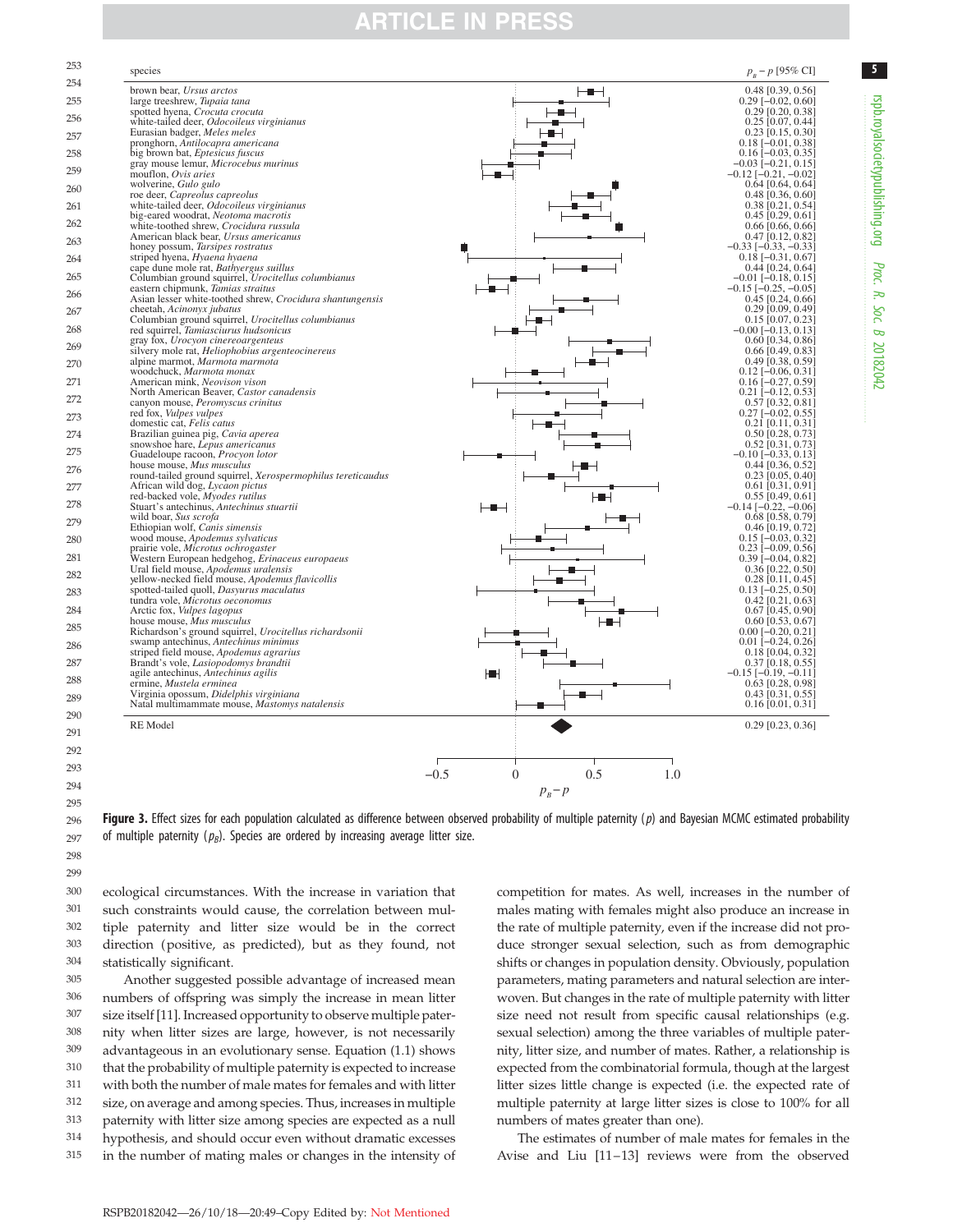316 number of male *sires*, and not the actual number of males that entire range of mean litter sizes. This occurs in part because mated with females. While multiple paternity is associated with the presence of multiple sires, the probability of multiple paternity depends on the number of male mates that females have, as demonstrated by equation (1.1). The actual number of mates, however, might still be influenced by social and ecological factors that affect access to male mates for mating females. Limitation of male mates for females can occur due to low densities with respect to sparse environmental resources, for example [1,20]. Thus, the actual number of male mates should reflect constraints on mating patterns, as well as any possible competitive influence of sexual selection. In our dataset on 60 mammalian populations, we found the same pattern of increase in number of sires of litters with increasing litter size that Avise & Liu [12] documented, with positive correlations, though insignificant values. After accounting for bias in the correlation coefficients by using the 317 318 319 320 321 322 323 324 325 326 327 328 329 330 331 332

Zr statistic and calculating confidence intervals changes in proportion of multiple paternity with litter size, and mean number of male sires in litters with litter size were not significant (figure 1a,b). The effect sizes were small but showed the expected positive associations. 333 334 335 336 337

While our correlative analyses were similar to the previous analyses of Avise & Liu [12], equation (1.1) yields more insight into the relationship between the probability of multiple paternity in populations from different species and the number of offspring. Specifically, we should expect the relationship to be nonlinear (figure 1a). Thus, while correlations provide a rough idea of effect size of the relationship, a lack of significant association under the null hypothesis of  $r = 0$  is not appropriate for testing significant deviation from the expected pattern. At a given number of mates for females, on average, increasing mean litter size produces a curved distribution of probability of multiple paternity. This presented us with a quandary with respect to the null hypothesis of the expected influence of litter size on probability of multiple paternity, since the expected number of mates was unknown. Nonetheless, we concluded with confidence that the expected among-species pattern of the probability of multiple paternity over different mean litter sizes should be both positive and nonlinear. 338 339 340 341 342 343 344 345 346 347 348 349 350 351 352 353 354 355 356

A more appropriate null hypothesis can be obtained from the distribution of the mean number of sires in litters among species (figure 1b), under random fertilization, where each mating male has equal chance of paternity of an individual offspring. As litter size increases, the minimum number of sires cannot be less than one. The maximum number of sires is equal to the litter size. Under these conditions and within each species, the distribution of the number of sires over litter sizes follows a zero-truncated binomial distribution. We used this distribution to estimate the number of sires for females with different litter sizes using Bayesian estimation with MCMC sampling. The number of mates cannot be less than the number of sires and follows a negative binomial distribution. We used this distribution to estimate the expected number of mates from the distribution of the number of sires. These estimates are approximately linear and increasing for the Bayesian MCMC simulation (figure 2). 357 358 359 360 361 362 363 364 365 366 367 368 369 370 371 372 373

Comparison of the empirical data to expectations from the simulation (figure 1a), suggested that much lower rates of multiple paternity occur in most mammal species than one would predict from the null hypothesis of equal chance of paternity for each mating male. This appears to be consistent for the 374 375 376 377 378

entire range of mean litter sizes. This occurs in part because the expected probability of multiple paternity approaches a high percentage with increasing litter size. Reductions from the expected probability of multiple paternity might involve several processes, as well as constraints on mating systems. Indeed, since probabilities of multiple paternity from the data are below expected values for most species, the empirical number of mates, if known, would likely also be lower than expected. Sexual selection might well limit the number of males that females have available to them when they are in oestrus. While in some species females are thought to exert strong female choice, male defence of individual or grouped females is thought to be common in mammals [1,6,10]. Such defence may occur via behavioural dominance or territorial behaviour in areas where females are active. Density of mates in the ranges that females occupy may also be low in some species, thus making it difficult for oestrous females to contact high numbers of mates [1,20]. The largest deviations between the expected probability of multiple paternity from the Bayesian analysis and the actual data values indicates those species that should exhibit the greatest reductions in multiple paternity due to social or ecological constraints (figure 3). Overall, these deviations strongly support the logistical constraints hypothesis. Several Carnivora, which occupy higher trophic levels, have large deviations that might reflect the ecological constraint of relatively low population densities. It is also possible that historical (phylogenetic) influences occur, though some Carnivores had neutral or even negative deviations. high percentage with irrevaing litter size Reductions from the sense are available on Dryad. Blooding to matting spears, as well as containing somethy might involve<br>directly after the constraints on matting spearsity from

The probability of multiple paternity is widely reported, but it lacks important information about the mating system: namely the number of mates per litter. Although the number of sires is also widely reported (in our study, in 60/62 populations  $= 97\%$  of the time), it also does not reflect the number of mates for females. The estimated chance of successful mating for each reproductive male  $(q)$ , however, is a reasonable reflection of a male's chances of producing offspring. Once estimated, the chance of success per male  $q$  and the mean number of sires from the actual data can be used to estimate the mean number of mates for breeding females (from equation  $(2.4)$ ). Thus, q is an extremely useful value for describing, in part, the form of a mating system.

Reductions in opportunities for multiple mating may be counter-balanced by female preference for multiple mates. Increases in the number of mates for females has several likely causes [1]. One possibility is high population density, so that many males are available to females for matings. Most mammals are polygynandrous [20], so increasing population density should make it more difficult for males to economically defend females during the mating season. Another possibility is the genetic benefits of multiple mating for females (reviewed in [21]), including the possible benefit of genetic diversity among offspring in uncertain environments. While a balance between benefits, costs and constraints on the number of mates for females likely occurs in all mammalian species, our results show that increases in litter size among species should result in increased probabilities of multiple paternity, other things being equal; and that for most species, this potential is seldom met.

Ethics. All data for the study were obtained from the scientific literature, and include no research on humans, or living or dead animals.